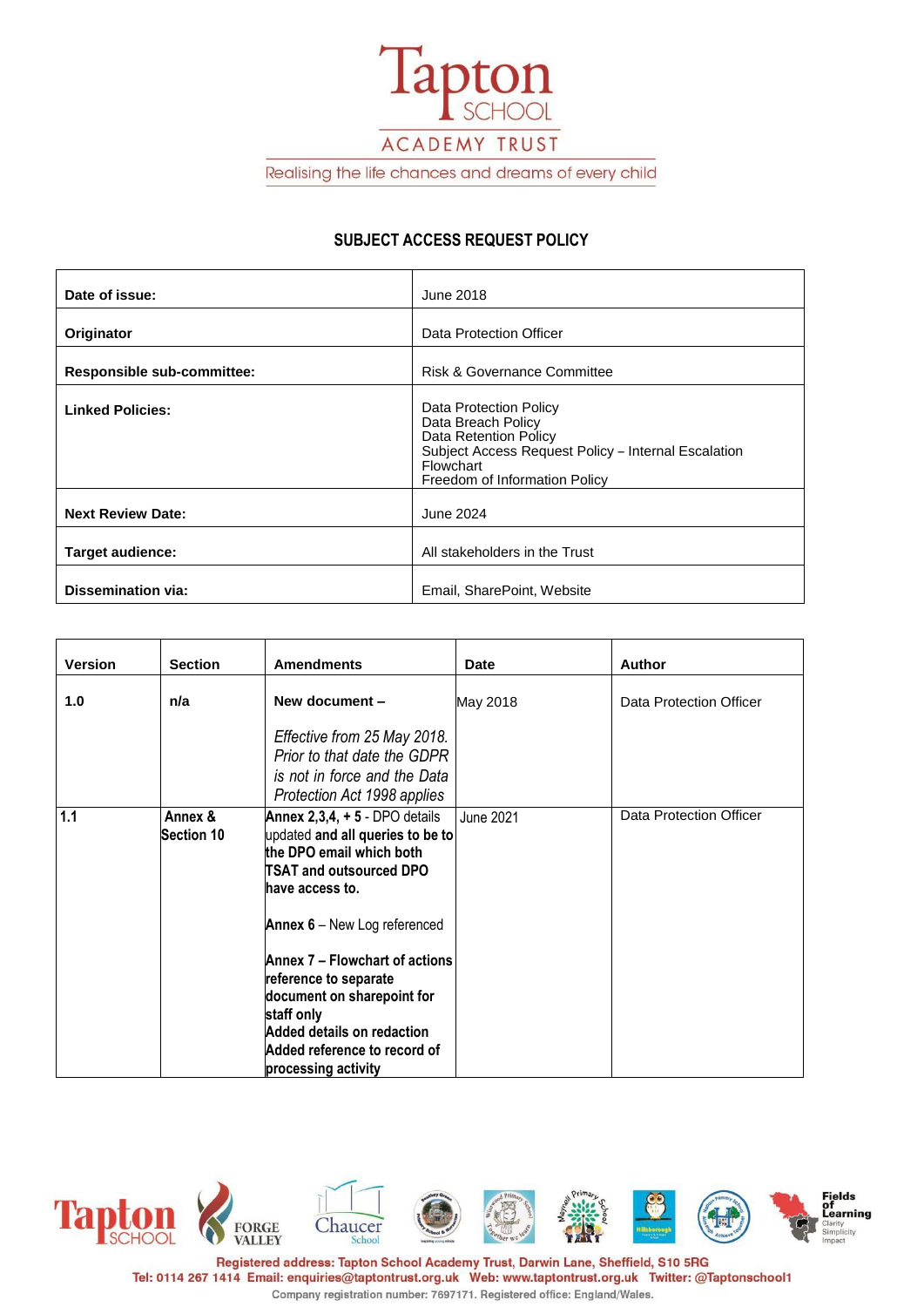## **Contents**

- 1 Policy statement
- 2 Definition of Data Protection Terms
- 3 Recognising a Subject Access Request
- 4 Verifiying the Identity of a Requester
- 5 Fee for Responding to Requests
- 6 Time Period for Responding to a Subject Access Request
- 7 Form of Response
- 8 Sharing Information with Third Parties
- 9 Withholding Information
- 10 Process for dealing with a Subject Access Request
- ANNEX 1 Definition of terms
- 
- ANNEX 2 Subject Access Request Acknowledgement<br>ANNEX 3 Subject Access Request Acknowledgement Subject Access Request Acknowledgement Template
- ANNEX 4 Subject Access Request Response Template
- ANNEX 5 Subject Access Request Form
- ANNEX 6 Subject Access Request Log
- ANNEX 7 Internal escalation see separate documents on sharepoint

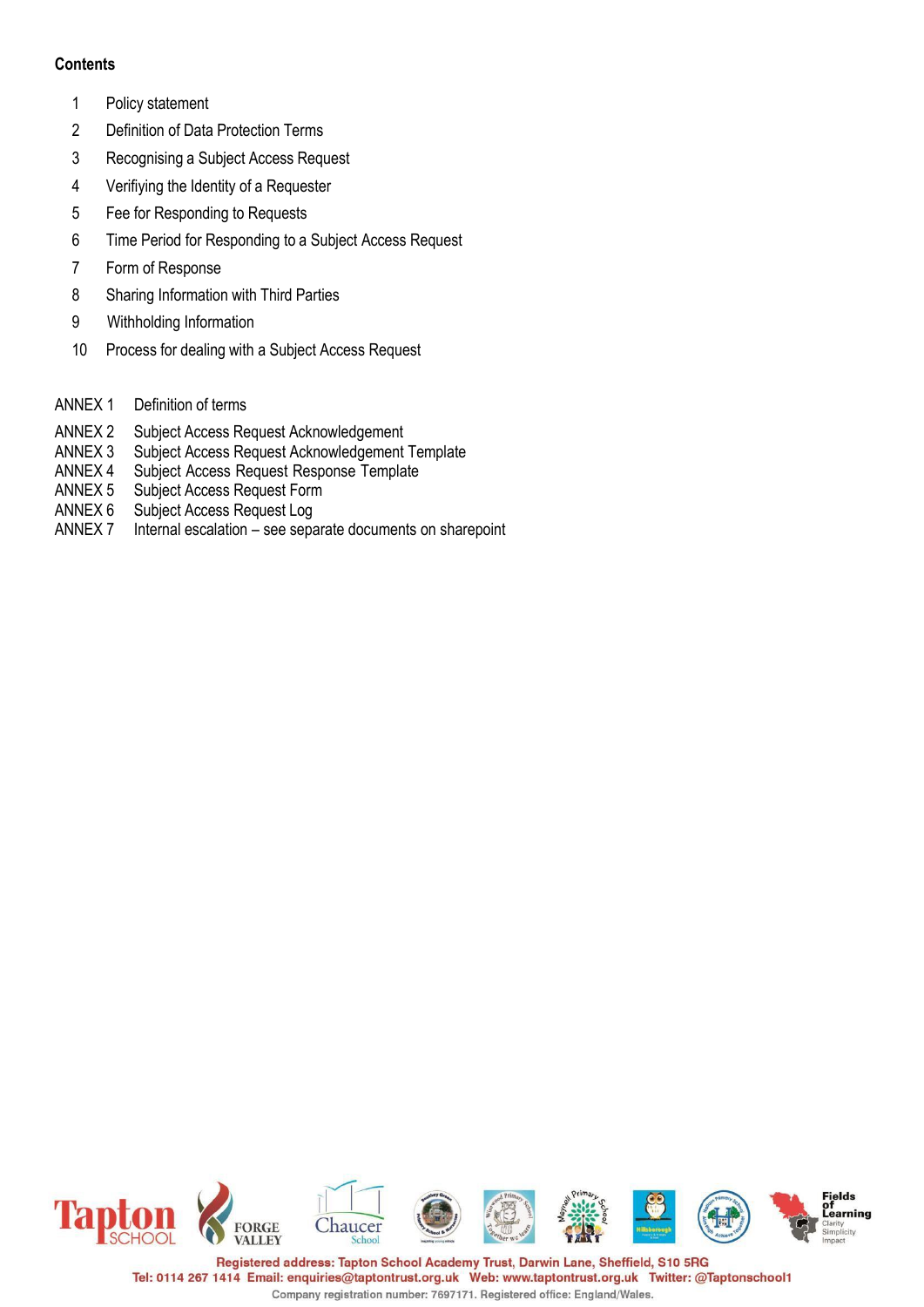## **SUBJECT ACCESS REQUESTS POLICY**

## **1. Policy Statement**

1.1. All **Data Subjects** have rights of access to their **personal data**. This document sets out the procedure to be followed in relation to any requests made for the disclosure of **personal data processed** by the Trust/School ("Trust").

### **2. Definition of data protection terms**

2.1. All defined terms in this policy are indicated in bold text, and a list of definitions is included in *Annex 1* to this policy.

### **3. Recognising a subject access request**

- 3.1. As the Trust **processes personal data** concerning **data subjects**, those **data subjects** have the right to access that **personal data** under Data Protection law. A request to access this personal data is known as a subject access request or SAR.
- 3.2. A **data subject** is generally only entitled to access their own **personal data**, and not to information relating to other people.
- 3.3. Any request by a **data subject** for access to their **personal data** is a SAR. This includes requests received in writing, by email, and verbally.
- 3.4. If any member of our **Workforce** receives a request for information they should inform the Data Protection Officer ("DPO") as soon as possible.

## [dataprotectionofficer@taptontrust.org.uk](mailto:dataprotectionofficer@taptontrust.org.uk)

- 3.5. In order that the Trust is properly able to understand the nature of any SAR and to verify the identity of the requester, any individual making a request verbally should be asked to put their request in writing and direct this to the DPO. If an individual is unable to provide their request in writing then support will be provided by the Trust. *An example form of request is included in Annex 5 (please note this is not mandatory and a request may come in any format*).
- 3.6. A SAR will be considered and responded to in accordance with the Data Protection Law.
- 3.7. Any SAR must be notified to the DPO at the earliest opportunity. See section 10 for the process on dealing with a SAR.

## **4. Verifying the identity of a Requester**

- 4.1. The Trust is entitled to request additional information from a requester in order to verify whether the individual is in fact who they say they are.
- 4.2. Evidence of identity may be established by production of two or more of the following:
	- **Current Passport**
	- **Current Photo Driving Licence**
	- Utility bills with current address (dated within the last 3 months)
	- Birth/Marriage certificate
	- P45/P60
	- Latest credit card or mortgage statement (must be dated within the last 3 months)
- 4.3. If the Trust is not satisfied as to the identity of the requester then the request will not be complied with, so as to avoid the potential for an inadvertent disclosure of **personal data** resulting to a data breach.

#### **5. Fee for Responding to Requests**

5.1. The Trust will usually deal with a SAR free of charge.



Tel: 0114 267 1414 Email: enquiries@taptontrust.org.uk Web: www.taptontrust.org.uk Twitter: @Taptonschool1 Company registration number: 7697171. Registered office: England/Wales.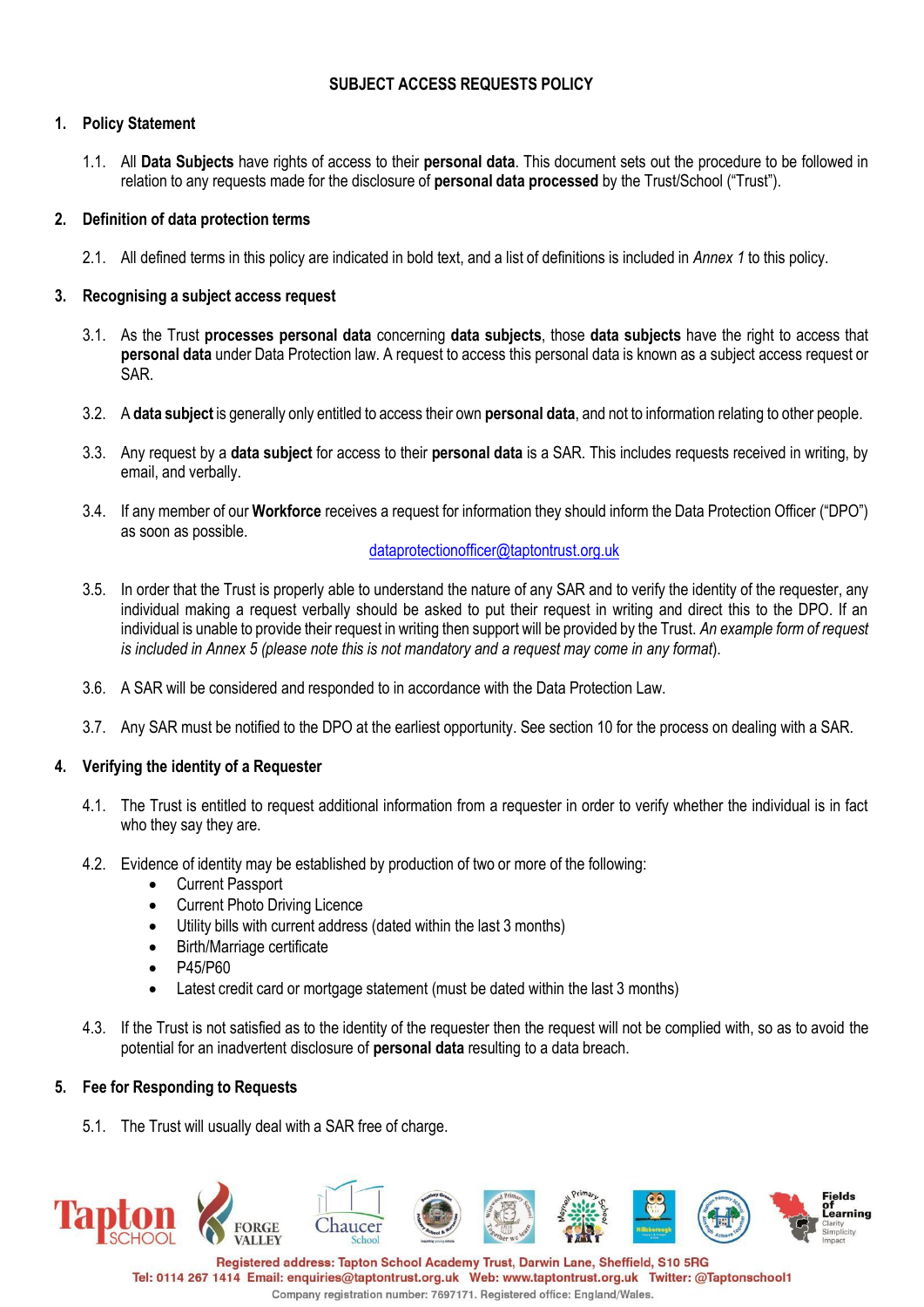- 5.2. Where a request is considered to be manifestly unfounded or excessive a fee may be requested (at a rate of £15 per hour). Alternatively the Trust may refuse to respond to the request. If a request is considered to be manifestly unfounded or unreasonable the Trust will inform the requester why this is considered to be the case. Any refusal decision must be made by the DPO. The DPO may wish to discuss the issue with the ICO to determine whether the case is unfounded or excessive before a response is made to the individual.
- 5.3. A fee may also be requested in relation to repeat requests for copies of the same information. In these circumstances a reasonable fee will be charged taking into account the administrative costs of providing the information.

## **6. Time Period for Responding to a SAR**

- 6.1. The Trust has one month to respond to a SAR. This will run from the following (whichever is the later date): a. The date of the request
	- b. The date when any additional identification (or other) information requested is received
	- c. Payment of any required fee.
- 6.2. This period will not commence unless and until sufficient information has been provided by the requester as to their identity, and in the case of a third party requester the written authorisation of the **data subject** has been received (see below in relation to sharing information with third parties).
- 6.3. The period for response may be extended by a further two calendar months in relation to complex requests. What constitutes a complex request will depend on the particular nature of the request. The DPO must always be consulted in determining whether a request is sufficiently complex as to extend the response period.
- 6.4. Where a request is considered to be sufficiently complex as to require an extension of the period for response, the Trust will notify the requester within one calendar month of receiving the request, together with reasons as to why this is considered necessary.
- 6.5. Where a request is received close to or during school holidays the one month response time still applies. Unlike under the Freedom of Information Act 2000, requests for access to personal data by data subjects do not take into account holiday periods. The one month response time therefore cannot be extended due to holidays taking place during that response period. The Trust will have in place an automated email response from the Data Protection Officer email address during school holidays stating that the school is closed. The Trust will respond to any requests promptly after the school holiday.

## **7. Form of Response**

7.1. A requester can request a response in any form (*Annex 5 provides an example to assist individuals but this is not mandatory*). In particular where a request is made by electronic means then unless the requester has stated otherwise, the information should be provided in a commonly readable format.

## **8. Sharing Information with Third Parties**

- 8.1. **Data subjects** can ask that you share their **personal data** with another person such as an appointed representative (in such cases you should request written authorisation signed by the **data subject** confirming which of their **personal data** they would like you to share with the other person).
- 8.2. Equally if a request is made by a person seeking the **personal data** of a **data subject**, and which purports to be made on behalf of that **data subject**, then a response must not be provided unless and until written authorisation has been provided by the **data subject**.

The Trust should not approach the **data subject** directly but should inform the requester that it cannot respond without the written authorisation of the **data subject**.

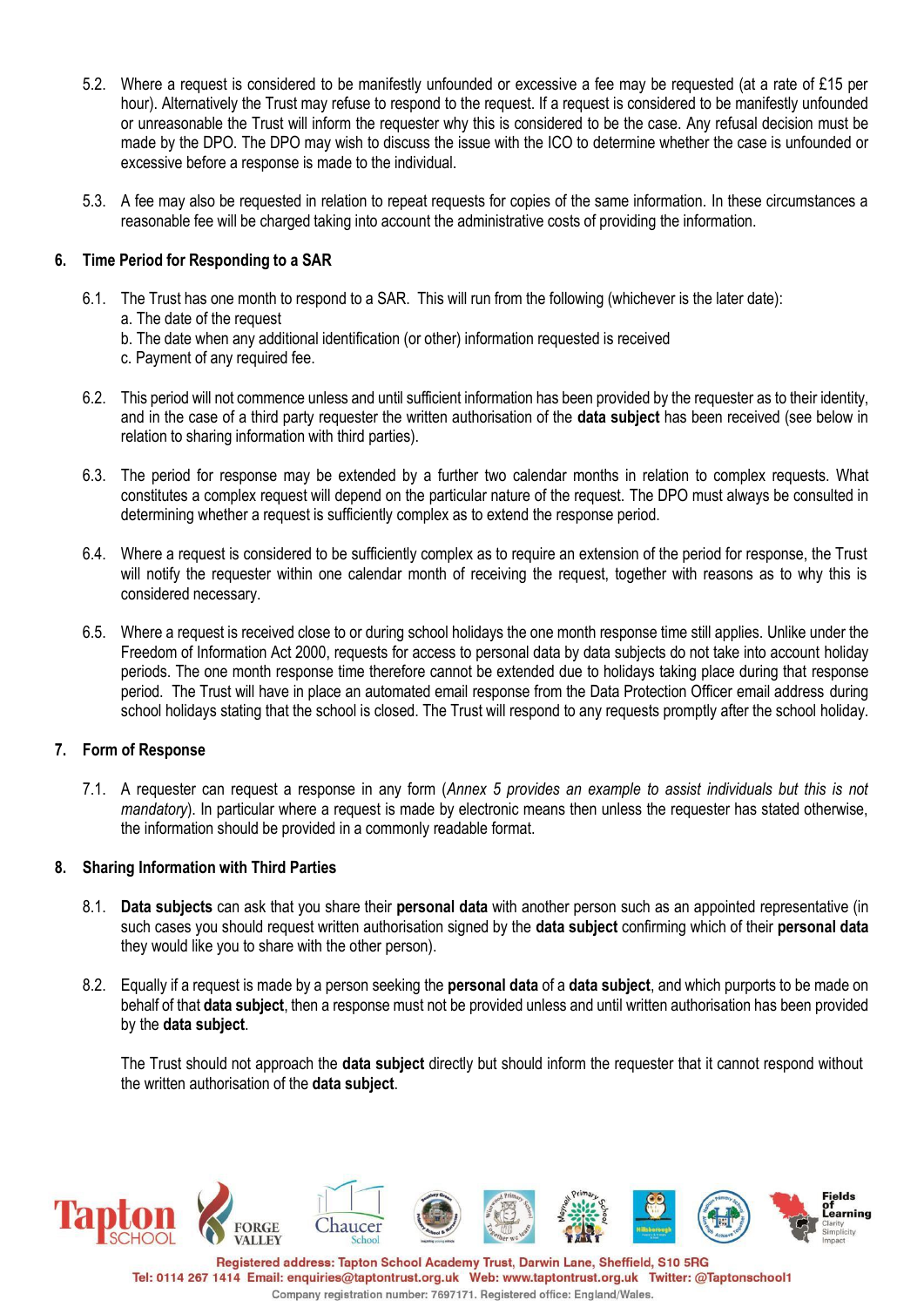- 8.3. If the Trust is in any doubt or has any concerns as to providing the **personal data** of the **data subject** to the third party, then it should provide the information requested directly to the **data subject**. It is then a matter for the **data subject** to decide whether to share this information with any third party.
- 8.4. **Personal data** belongs to the **data subject**, and in the case of the **personal data** of a child regardless of their age the rights in relation to that **personal data** are theirs and not those of their parents. Parents, in most cases, do not have automatic rights to the **personal data** of their child.
- 8.5. However there are circumstances where a parent can request the **personal data** of their child without requiring the consent of the child. This will depend on the maturity of the child and whether the Trust is confident that the child can understand their rights. Generally where a child is under 13 years of age they are deemed not to be sufficiently mature as to understand their rights of access and a parent can request access to their **personal data** on their behalf.
	- 8.5.1 Even if a child is too young to understand the implications of subject access rights, data about them is still their personal data and not the parent or guardians. So it is the child who has a right of access, even though in the case of young children these rights are likely to be exercised by a parent. Before responding to a child on a SAR for information held about a child, you should consider whether the child is mature enough to understand their rights. If you are confident that the child can understand their rights, then you should respond to the child rather than the parent. What matters is that the child is able to understand (in broad terms) what it means to make a SAR and how to interpret the information they receive as a result of doing so. When considering borderline cases, you should take into account, among other things:
	- The child's level of maturity and their ability to make decisions like this;
	- The nature of the personal data;
	- Any court orders relating to parental access or responsibility that may apply;
	- Any duty of confidence owed to the child or young person;
	- Any consequences of allowing those with parental responsibility access to the child's or young person's information. This is particularly important if there have been allegations of abuse or ill treatment;
	- Any detriment to the child or young person if individuals with parental responsibility cannot access this information; and
	- Any views the child or young person has on whether their parents should have access to information about them.
- 8.6. In relation to a child over 13 years of age then provided that the Trust is confident that they understand their rights, and there is no reason to believe that the child does not have the capacity to make a request on their own behalf (or that the child will not be placed in harm by such a request) , the Trust will require the written authorisation of the child before responding to the requester, or provide the **personal data** directly to the child in accordance with the process above except for information (such as attendance, behaviour and safeguarding children at risk). In all cases the Trust should consider the particular circumstances of the case and the above are guidelines only. Accordingly the Board will either:
	- a) make the pupil's educational record available for inspection by the parent, free of charge, within 30 days of receipt of the parent's written request for access to that record; or
	- b) provide a copy of a pupil's educational record to the parent/carer, within 30 days of receipt of the parent's written request for a copy of that record.

## **9. Withholding Information**

- 9.1. There are circumstances where information can be withheld pursuant to a SAR. These are specific exemptions and requests should be considered on a case by case basis.
- 9.2. Where the information sought contains the **personal data** of third party **data subjects** then the Trust will:

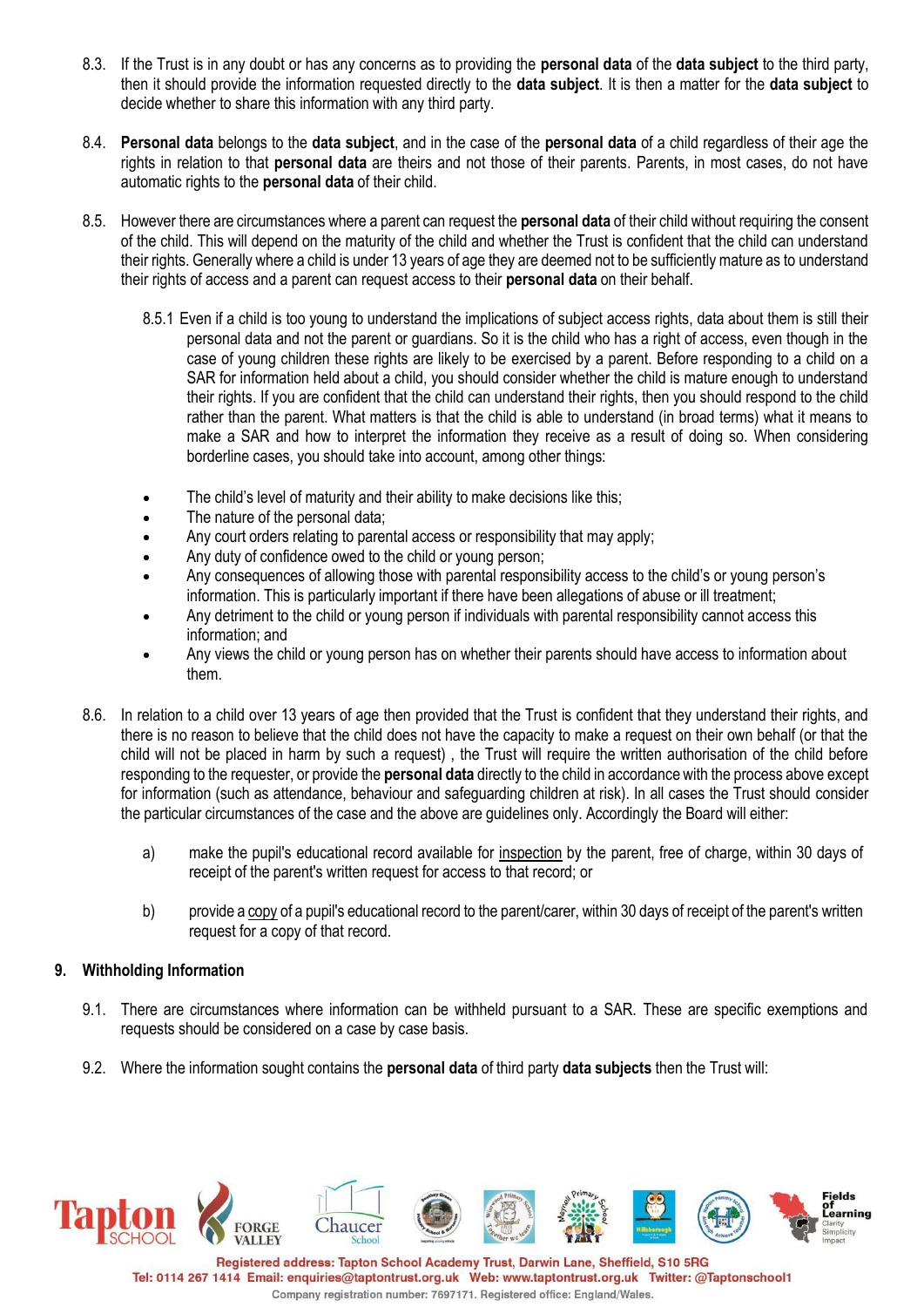- 9.2.1. Consider whether it is possible to redact information so that this does not identify those third parties, taking into account that it may be possible to identify third parties from remaining information;
- 9.2.2. If this is not possible, consider whether the consent of those third parties can be obtained; and
- 9.2.3. If consent has been refused, or it is not considered appropriate to seek that consent, then to consider whether it would be reasonable in the circumstances to disclose the information relating to those third parties. If it is not then the information may be withheld.
- 9.3. So far as possible the Trust will inform the requester of the reasons why any information has been withheld.
- 9.4. Where providing a copy of the information requested would involve disproportionate effort the Trust will inform the requester, advising whether it would be possible for them to view the documents at the Trust or seeking further detail from the requester as to what they are seeking, for example key word searches that could be conducted, to identify the information that is sought.
- 9.5. In certain circumstances information can be withheld from the requester, including a **data subject**, on the basis that it would cause serious harm to the **data subject** or another individual. If there are any concerns in this regard then the DPO should be consulted.

#### **10. Process for dealing with a Subject Access Request**

- 10.1. Annex 7 details a flowchart of the process.
- 10.2. When a subject access request is received, the Trust workforce/ staff member receiving the request will, on the date of receipt:
	- 10.1.1. Notify the School Privacy manager or Deputy DPO or the DPO
	- 10.1.2. The School Privacy managers will notify the DPO [dataprotectionofficer@taptontrust.org.uk](mailto:dataprotectionofficer@taptontrust.org.uk)
	- 10.1.3. The DPO will be responsible for managing the response from this stage through to completion;
	- 10.1.4. [subject to para 6.5 above,] Acknowledge receipt of the request and provide an indication of the likely timescale for a response within 5 working days (*see template at Annex 3*);
	- 10.1.5. Take all reasonable and proportionate steps to identify data by referring to **the Record of Processing Activity** to identify locations and coordinate appropriate searches with assistance from staff and disclose the data relating to the request;
	- 10.1.6. Never delete information relating to a subject access request, unless it would have been deleted in the ordinary course of events – it is an offence to amend or delete data following receipt of a SAR that would not have otherwise been so amended or deleted;
	- 10.1.7. Consider whether to seek consent from any third parties which might be identifiable from the data being disclosed;
	- 10.1.8. Redact information that is returned in the search but meets an exemption in the Data Protection Act 2018
	- 10.1.9. Seek legal advice, where necessary, to determine whether the Trust is required to comply with the request or supply the information sought;
	- 10.1.10. Provide a written response, including an explanation of the types of data provided and whether and as far as possible for what reasons any data has been withheld (see template at Annex 4); and
	- 10.1.11. Ensure that information disclosed is clear and technical terms are clarified and explained.



Tel: 0114 267 1414 Email: enquiries@taptontrust.org.uk Web: www.taptontrust.org.uk Twitter: @Taptonschool1 Company registration number: 7697171. Registered office: England/Wales.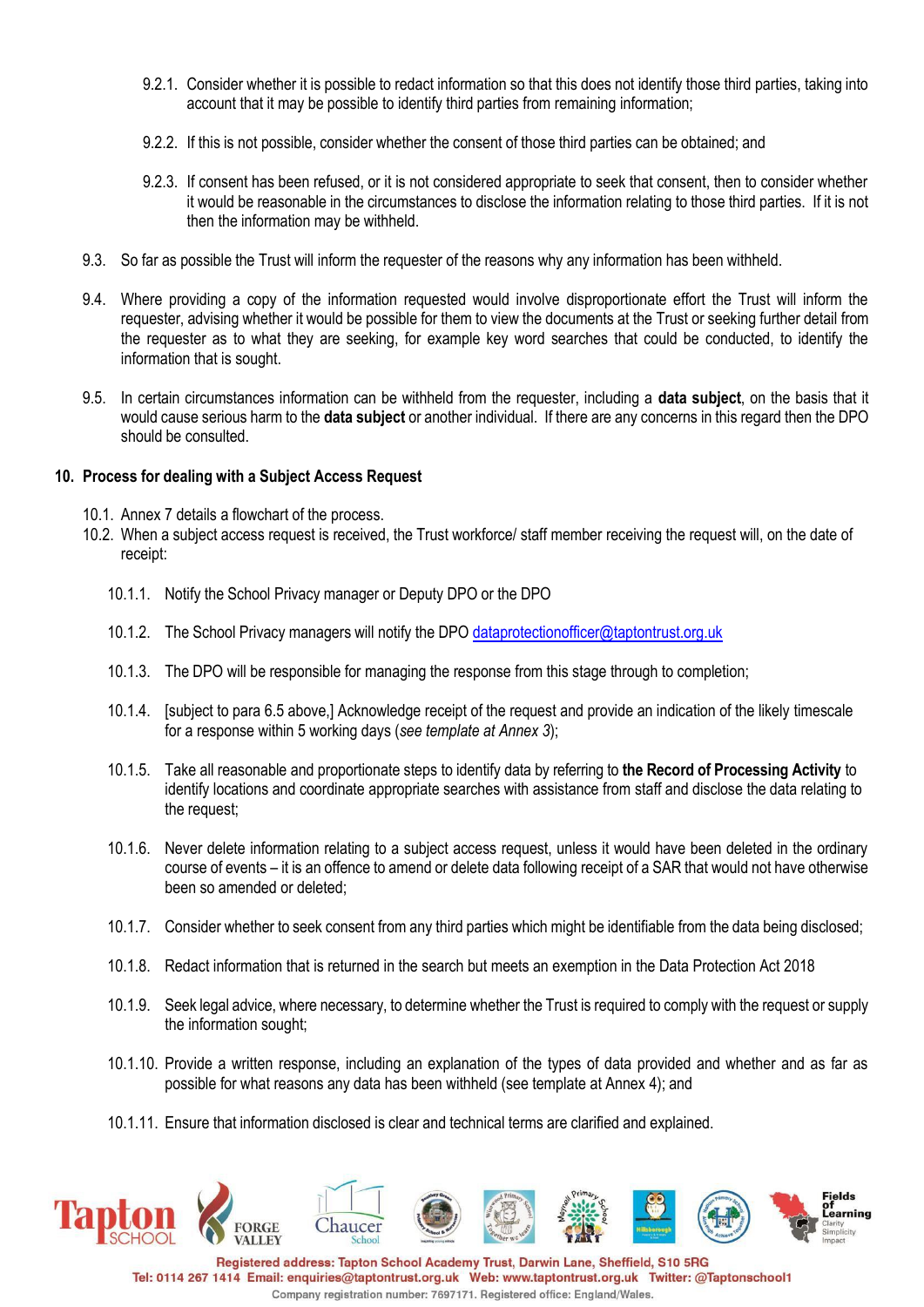# **Annex 1 - Definitions**

| Term                                    | <b>Definition</b>                                                                                                                                                                                                                                                                                                                                                                                                                                                                                                                                             |
|-----------------------------------------|---------------------------------------------------------------------------------------------------------------------------------------------------------------------------------------------------------------------------------------------------------------------------------------------------------------------------------------------------------------------------------------------------------------------------------------------------------------------------------------------------------------------------------------------------------------|
| Data Subjects                           | for the purpose of this policy include all living individuals about whom we hold personal data. This<br>includes pupils, our workforce, staff, and other individuals. A data subject need not be a UK national<br>or resident. All data subjects have legal rights in relation to their personal information. eg John Smith<br>the pupil; Jane Smith the teacher                                                                                                                                                                                              |
| Personal Data                           | means any information relating to an identified or identifiable natural person (a data subject); an<br>identifiable natural person is one who can be identified, directly or indirectly, in particular by reference<br>to an identifier such as a name, an identification number, location data, an online identifier or to one<br>or more factors specific to the physical, physiological, genetic, mental, economic, cultural or social<br>identity of that natural person. eg John Smith was born on 01/01/1990.; The head teacher's salary is<br>£60,000. |
| <b>Data Controllers</b>                 | are the people who or organisations which determine the purposes for which, and the manner in<br>which, any personal data is processed. They are responsible for establishing practices and policies in<br>line with Data Protection Law. We are the data controller of all personal data used in our business for<br>our own commercial purposes                                                                                                                                                                                                             |
| Processing                              | is any activity that involves use of the data. It includes obtaining, recording or holding the data, or<br>carrying out any operation or set of operations on the data such as collection, recording, organisation,<br>structuring, storage, adaptation or alteration, retrieval, consultation, use, disclosure by transmission,<br>dissemination or otherwise making available, alignment or combination, restriction, erasure or<br>destruction. Processing also includes transferring personal data to third parties                                       |
| Workforce                               | Includes, any individual employed by Trust such as staff and those who volunteer in any capacity<br>including Members, Board Directors, Governors and parent helpers                                                                                                                                                                                                                                                                                                                                                                                          |
| <b>Data Protection Officer</b><br>(DPO) | The person within the Trust responsible for compliance with Data protection legislation. The DPO will<br>respond to any subject access requests and breaches.                                                                                                                                                                                                                                                                                                                                                                                                 |
|                                         | The Trust outsource the DPO to Bruce & Butler and the contact details are:                                                                                                                                                                                                                                                                                                                                                                                                                                                                                    |
|                                         | dataprotectionofficer@taptontrust.org.uk<br>0800 9995550                                                                                                                                                                                                                                                                                                                                                                                                                                                                                                      |
| Deputy Data Protection                  | Assists the DPO. The Trust Deputy DPO is John Dean and contact details are                                                                                                                                                                                                                                                                                                                                                                                                                                                                                    |
| Officer                                 | dataprotectionofficer@taptontrust.org.uk                                                                                                                                                                                                                                                                                                                                                                                                                                                                                                                      |
| <b>School Privacy</b>                   | First point of contact for school queries. This is usually the school or office manager at each school.                                                                                                                                                                                                                                                                                                                                                                                                                                                       |
| Managers                                | School Privacy managers escalate access requests, breaches andqueries to the DPO.                                                                                                                                                                                                                                                                                                                                                                                                                                                                             |
| <b>Subject Access</b><br>Request (SAR)  | This is where a person (data subject), requests access to the information you hold about them.<br>Timescales for responding, as well as reasons why you must comply or may refuse, as set out in law.<br>A Subject Access Request is often used to describe "tell me all my data you hold". Eg "I want to know<br>the attendance data you hold about my child"                                                                                                                                                                                                |



Tel: 0114 267 1414 Email: enquiries@taptontrust.org.uk Web: www.taptontrust.org.uk Twitter: @Taptonschool1 Company registration number: 7697171. Registered office: England/Wales.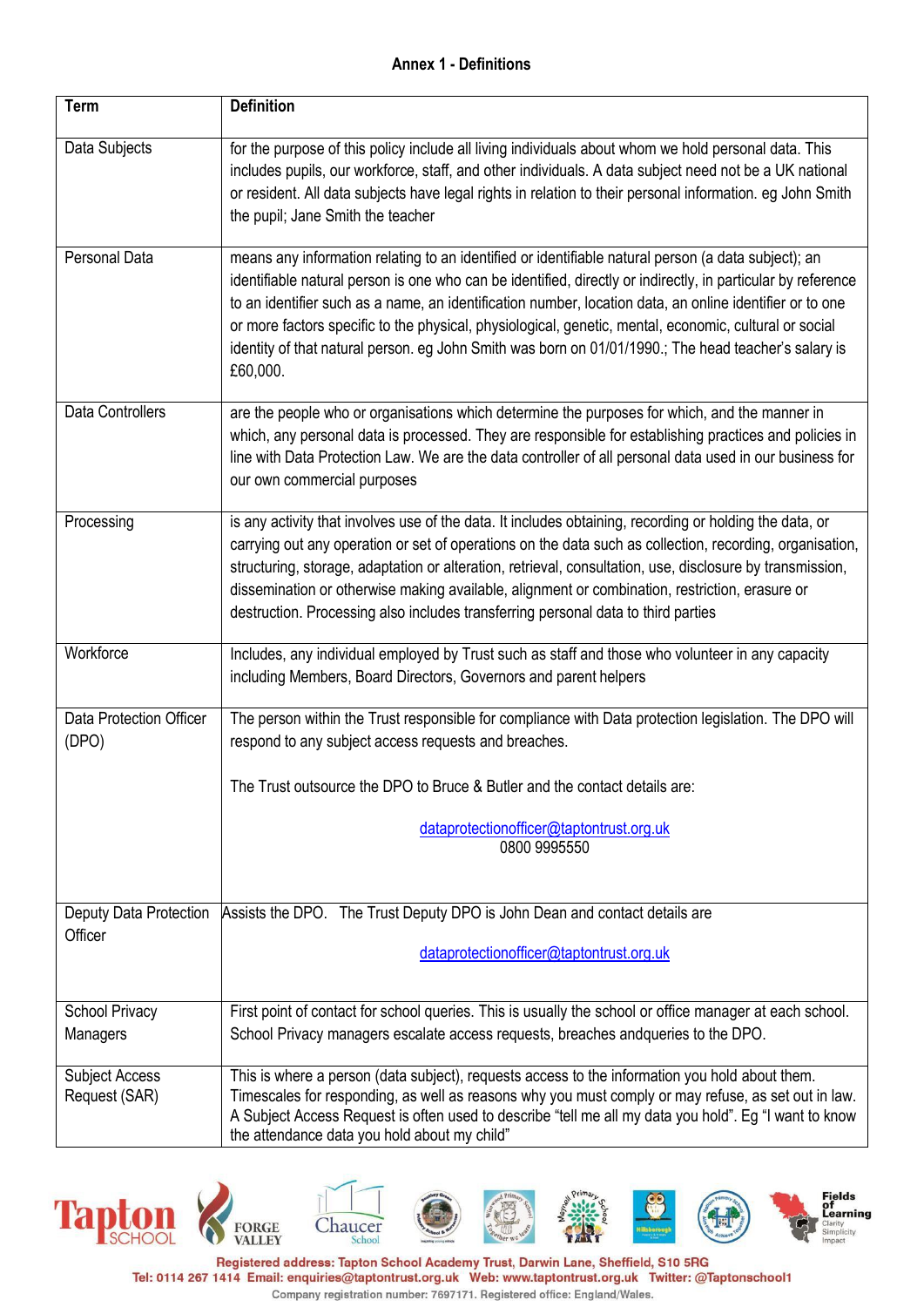## **Annex 2 – SAR Acknowledgement (For use when the School is closed for over a month)**

[ADDRESSEE]

[ADDRESS LINE 1]

[ADDRESS LINE 2]

[POSTCODE]

[DATE]

Dear [DATA SUBJECT],

# **Acknowledgement of your data subject access request dated [DATE OF REQUEST] and notification that the Trust is currently closed.**

We write further to your request for details of personal data which we received on [DATE OF REQUEST]. As detailed on our school websites and calendars the Trust is closed on the following dates (add school holiday dates). Accordingly, the information you have requested is not accessible, and we will unfortunately not be able to comply with your request within one month. [OR We are unfortunately only able to provide you with the enclosed information as the remainder of the information is not accessible]

The Trust will be reopening on xx September 20xx when your request will be formally acknowledged, and you will be informed about the timeframe in which a full response to your request will be provided. We apologise for any inconvenience this may cause and will contact you again on xx September 20xx.

Yours sincerely,

Data Protection Officer

For and on behalf of Tapton School Academy Trust

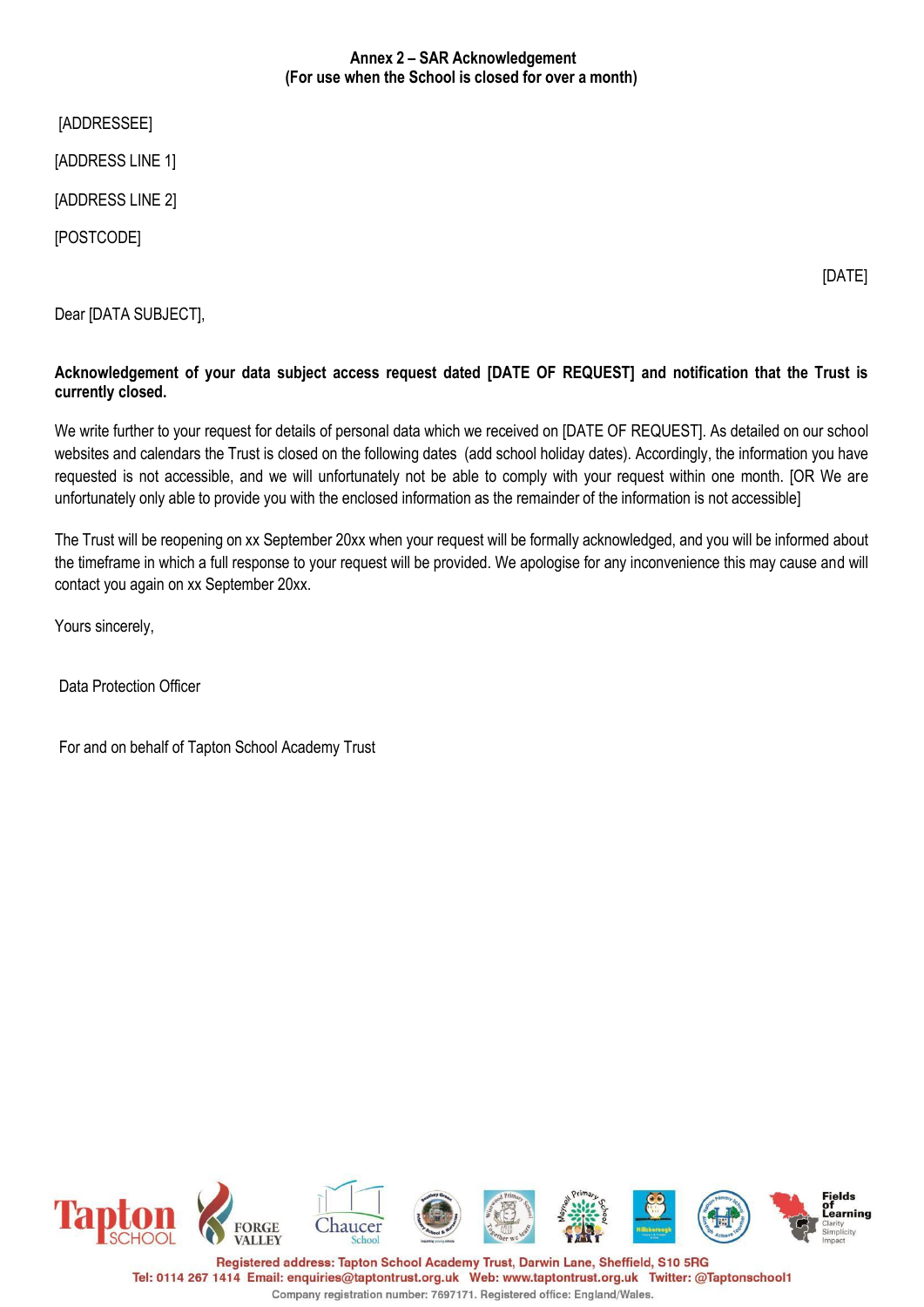## **Annex 3 – SAR Acknowledgment Template**

[|ADDRESSEE]

[ADDRESS LINE 1]

[ADDRESS LINE 2]

[POSTCODE]

[DATE]

Dear [NAME OF DATA SUBJECT],

#### **Acknowledgment of your data subject access request Reference:** [DATA SUBJECT ACCESS REQUEST REFERENCE NUMBER]

I write to acknowledge receipt of your request for personal information which we are responding to under article 15 of the General Data Protection Regulation.

[I also acknowledge receipt of your [IDENTIFICATION] as confirmation of your identity.]

Your request was received on [DATE] and, unless there are grounds for extending the statutory deadline of one calendar month, we expect to be able to give you a response by [DATE].

The reference for your request is [REFERENCE NUMBER], please quote this on all correspondence concerning this request.

Yours sincerely,

Data Protection Officer

For and on behalf of Tapton School Academy Trust

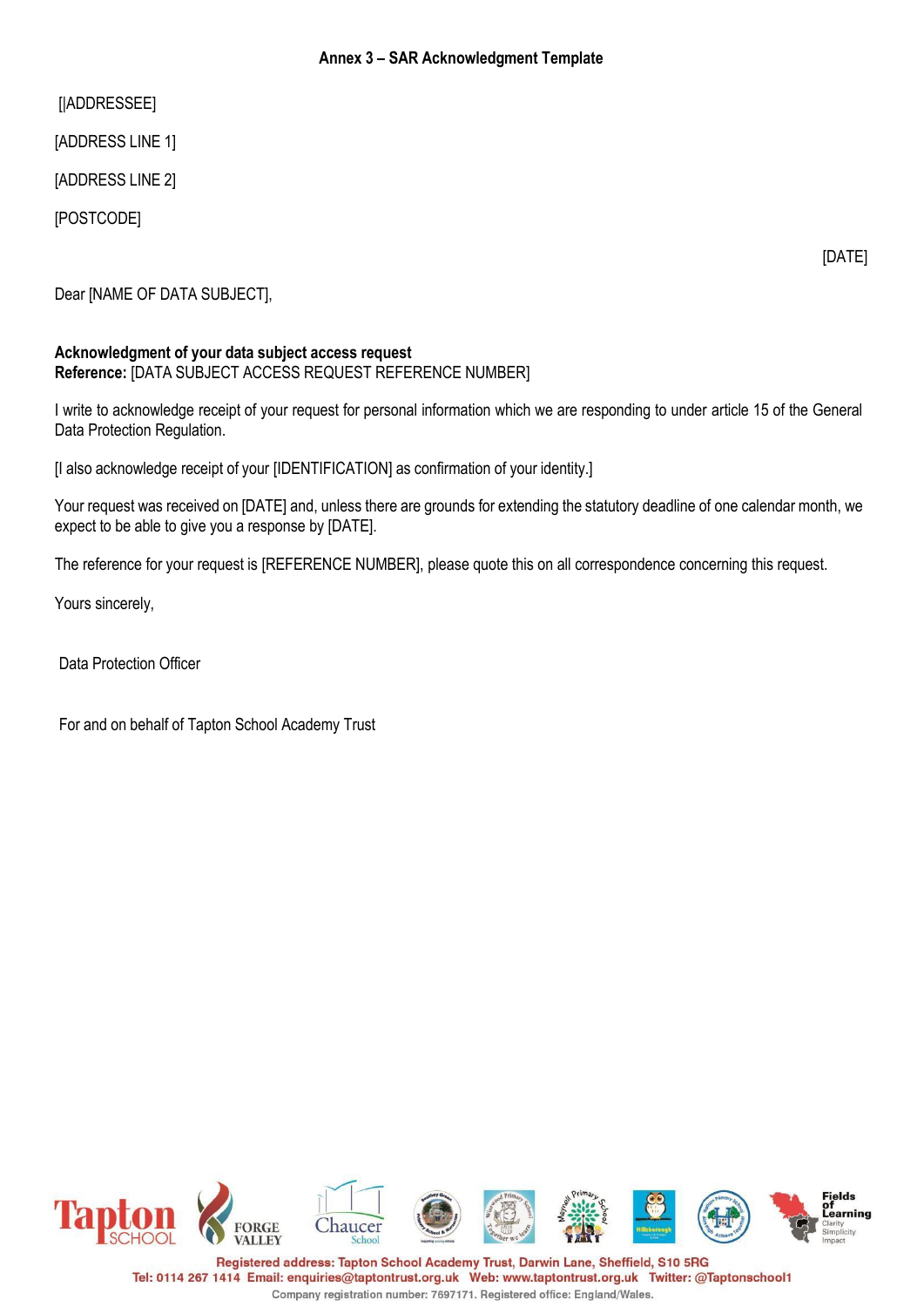[ADDRESSEE] [ADDRESS LINE 1] [ADDRESS LINE 2] [POSTCODE]

Dear [DATA SUBJECT],

#### **Response to your data subject access request dated [DATE OF REQUEST]**

We write further to your request for details of personal data which we hold [and our acknowledgment dated xxxx].

We enclose all of the data to which you are entitled under the General Data Protection Regulation (GDPR), in the following format [paper/electronic copy/new document setting out the data].

| We have contacted the following departments and individuals in order to locate personal<br>data held which is within the scope of a data subject access request under article 15 of<br>the GDPR:             | Departments:<br>Individuals:<br>$\bullet$                                                              |  |
|--------------------------------------------------------------------------------------------------------------------------------------------------------------------------------------------------------------|--------------------------------------------------------------------------------------------------------|--|
| We can confirm the following purposes for which the personal data is processed in relation<br>to the areas covered under article 15 of the GDPR and data existing on the date when<br>your request was made: | Purpose: Employment/Education of student<br>etc                                                        |  |
| The recipients or classes of recipients of personal data to whom the data has been or will<br>be disclosed and the location of any recipients outside the EEA:                                               | Recipient name or generic class<br>Non EEA recipients<br>٠                                             |  |
| The categories of personal data concerned:                                                                                                                                                                   | Categories of Data:                                                                                    |  |
| The envisaged period for which the personal data will be stored, or the criteria used to<br>determine that period                                                                                            | List retention periods<br>٠                                                                            |  |
| Any information as to the source of the data:                                                                                                                                                                | List sources of data<br>٠                                                                              |  |
| The following automated decision making is applied to the personal data:                                                                                                                                     | List automated decision making eg "Anyone"<br>recorded as attendance >99% will get a<br>voucher for X" |  |
| [Some information has not been provided as it is covered by the following exemptions:                                                                                                                        | List exemptions                                                                                        |  |

You have the right to request rectification of inaccurate personal data and in limited circumstances, the rights to request erasure of the personal information; request restriction of processing of the personal information; or to object to the processing of the personal information.

[You will note that some of the information has been redacted. The reason for this is that the redacted information relates to third part[y/ies] who have not consented to the sharing of their information with you].

If you are unhappy with this response, and believe the Trust has not complied with legislation, please ask for a review by following our complaints process; details can be found on our website [www.taptontrust.org.uk](http://www.taptontrust.org.uk/) **OR** by contacting the DPO at [dataprotectionofficer@taptontrust.org.uk](mailto:dataprotectionofficer@taptontrust.org.uk)

If you still remain dissatisfied following an internal review, you can appeal to the Information Commissioner, who oversees compliance with data protection law. You should write to: Customer Contact, Information Commissioner's Office, Wycliffe House, Water Lane, Wilmslow, Cheshire, SK9 5AF.

Yours sincerely,

Data Protection Officer

[For and on behalf of Tapton School Academy Trust



Registered address: Tapton School Academy Trust, Darwin Lane, Sheffield, S10 5RG Tel: 0114 267 1414 Email: enquiries@taptontrust.org.uk Web: www.taptontrust.org.uk Twitter: @Taptonschool1 Company registration number: 7697171. Registered office: England/Wales.

[DATE]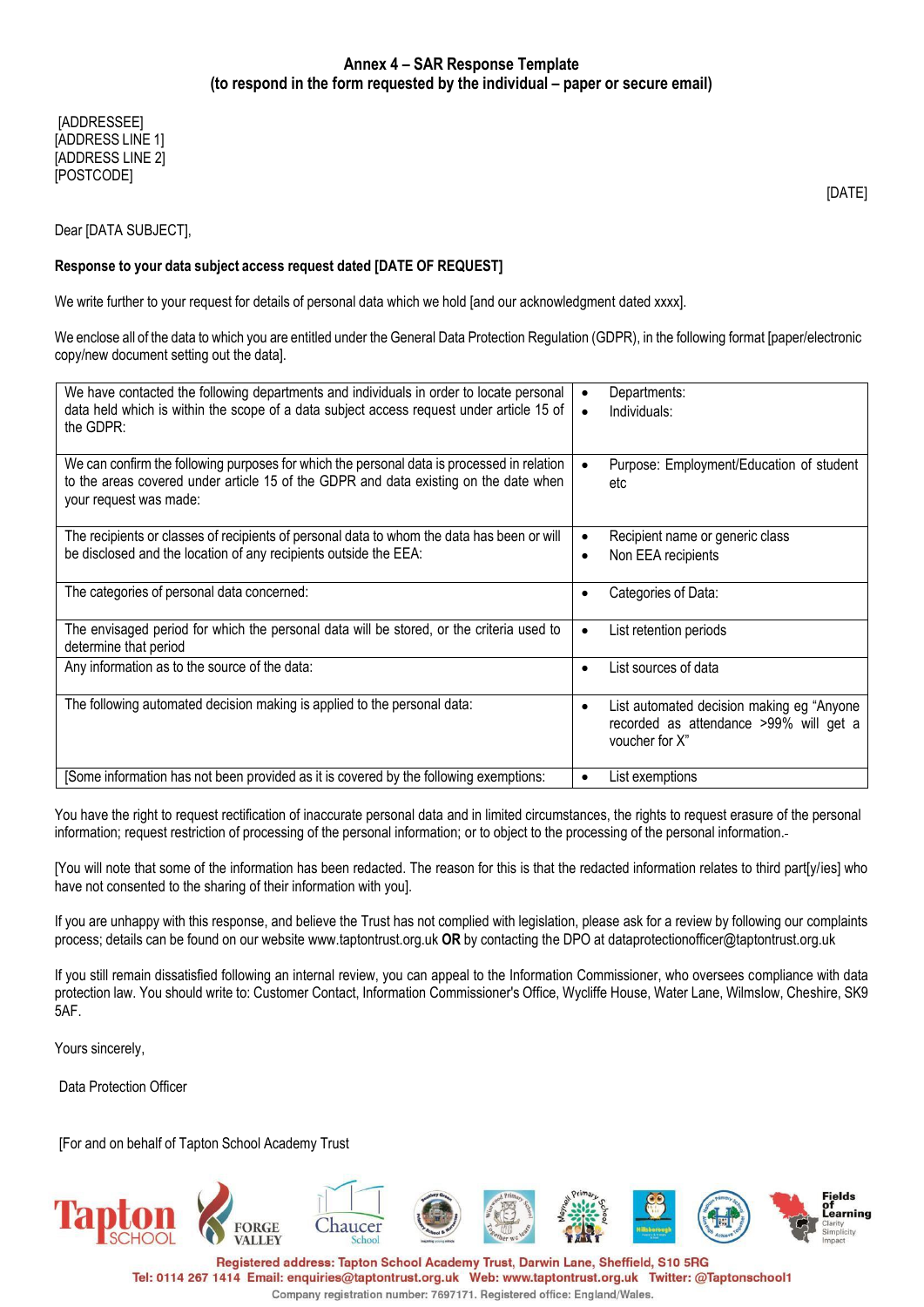### **Annex 5 – Subject Access request form**

This form is not mandatory but individuals may wish to use the form to assist in making a subject access request

[Your full address] [Phone number] [The date]

Tapton School Academy Trust Darwin Lane Sheffield S10 5RG

[dataprotectionofficer@taptontrust.org.uk](mailto:dataprotectionofficer@taptontrust.org.uk)

Dear Sir or Madam

### **Subject access request**

[Your full name and address and any other details to help identify you and the information you want.]

Please supply the information about me I am entitled to under the GDPR Regulations relating to: [give specific details of the information you want, and for what period you require the information for example

- your personnel file;
- your student record;
- emails between 'A' and 'B' (between 1/6/17 and 1/9/17);
- your images on promotional material since 1/9/2017;
- copies of statements (between 2006 & 2009) held in account number xxxxx).

If you need any more information from me please let me know as soon as possible.

It may be helpful for you to know that a request for information under the GDPR should be responded to within one month.

If you do not normally deal with these requests, please pass this letter/email to your Data Protection Officer.

Yours faithfully [Signature]